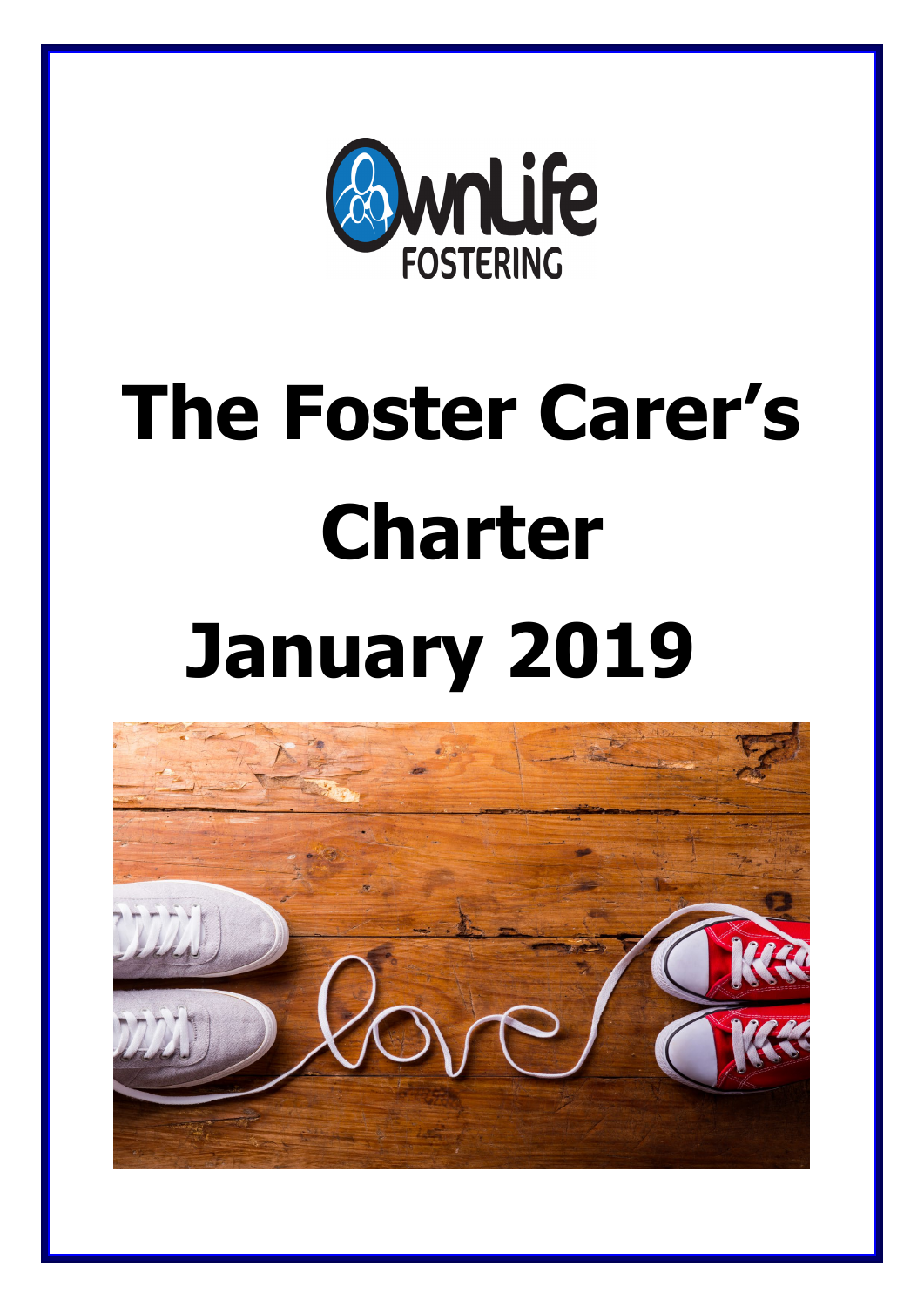# **INTRODUCTION**

# **WHAT IS THE CHARTER?**

This Foster Carer's Charter has been jointly produced by the OwnLife fostering team and foster carers.

It is a shared agreement which sets out the mutual expectations of our roles and responsibilities.

This charter will ensure that children who are placed with OwnLife are cared for in a safe and nurturing family environment, where children can be given every opportunity to achieve their own individual potential.

This charter is a child focussed document which recognises that all children deserve to experience a full family life with foster carers who can make everyday decisions and without the children feeling they are different. As such, the charter recognises the responsibilities of delegated authority which foster carers have under the terms of the 2011 Fostering Services National Minimum Standards.

This charter is an acknowledgement of the crucial role carers play in the lives of children who are looked after, and of the importance of their professional partnership.

The working relationship between the team and the foster carers is built on mutual respect and trust, and this charter describes what we can expect from each other.

# **CHILDREN COME FIRST**

Children in foster care deserve to experience as full a family life as possible as part of a loving family with carers who can make everyday decisions as they would their own child and without the child feeling that they 'stand out' as a looked after child.

Children must be given every support to develop their own identities and aspirations, fulfil their potential and take advantage of all opportunities to promote their talents and skills. Above all, they should be listened to.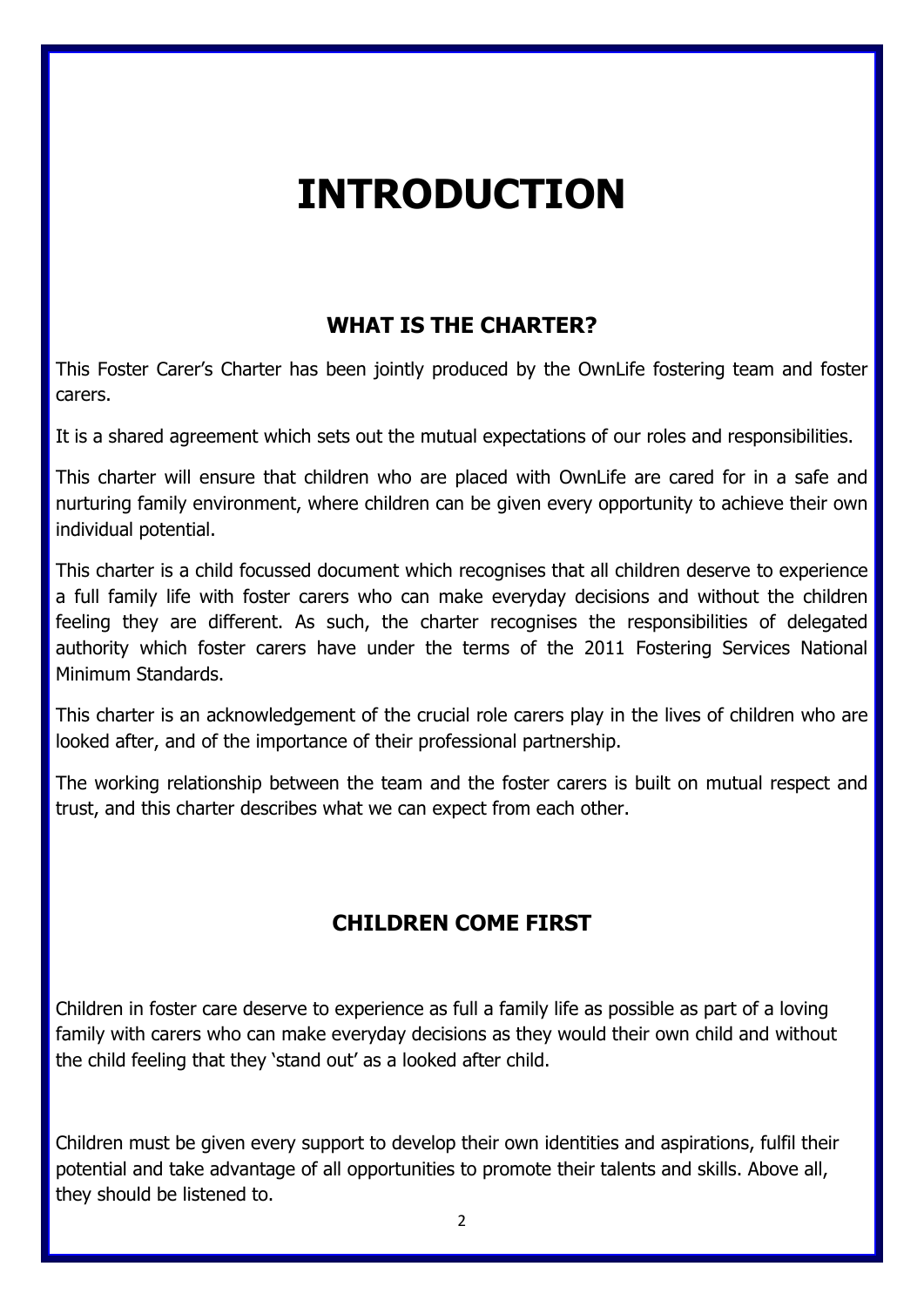# **FOSTER CARERS, MANAGERS AND SUPERVISING SOCIAL WORKERS MUST:**

- Recognise in practice the importance of the child's relationship with his or her foster family as one that can make the biggest difference in the child's life and which can endure into adulthood.
- Listen to and involve foster carers and their foster children in decision-making and planning, and provide foster carers and their foster children with full information about each other.
- In making placements be clear about the continuing care or support there will be (including for the child into adulthood), be sensitive to the needs of the foster carer and the child in making and ending placements and have contingency plans should the placement not work.
- Treat foster carers with openness, fairness and respect as a core member of the team around the child and support them making reasonable and appropriate decisions on behalf of their foster child.
- Ensure that foster carers have the support services and development opportunities they need in order to provide their foster child with the best possible care. That includes linking with local foster carers groups and seeking to respond to problems and disseminate best practice.
- Make sure foster carers are recompensed on time and are given clear information about any support, allowances, fees and holidays they will receive.

### **OWNLIFE FOSTER CARERS MUST:**

- Provide positive adult role models, treat the foster child as they would their own child, and advocate for all aspects of the child's health and wellbeing and co-operate fully as part of a team with other key professionals in the child's life.
- Support their foster child and do all they can to make the placement work. Take part in learning and development. Use skills and approaches that make a positive impact and enable the child to reach his or her potential. Support their foster child to help them to counter possible bullying and discrimination as a result of their status.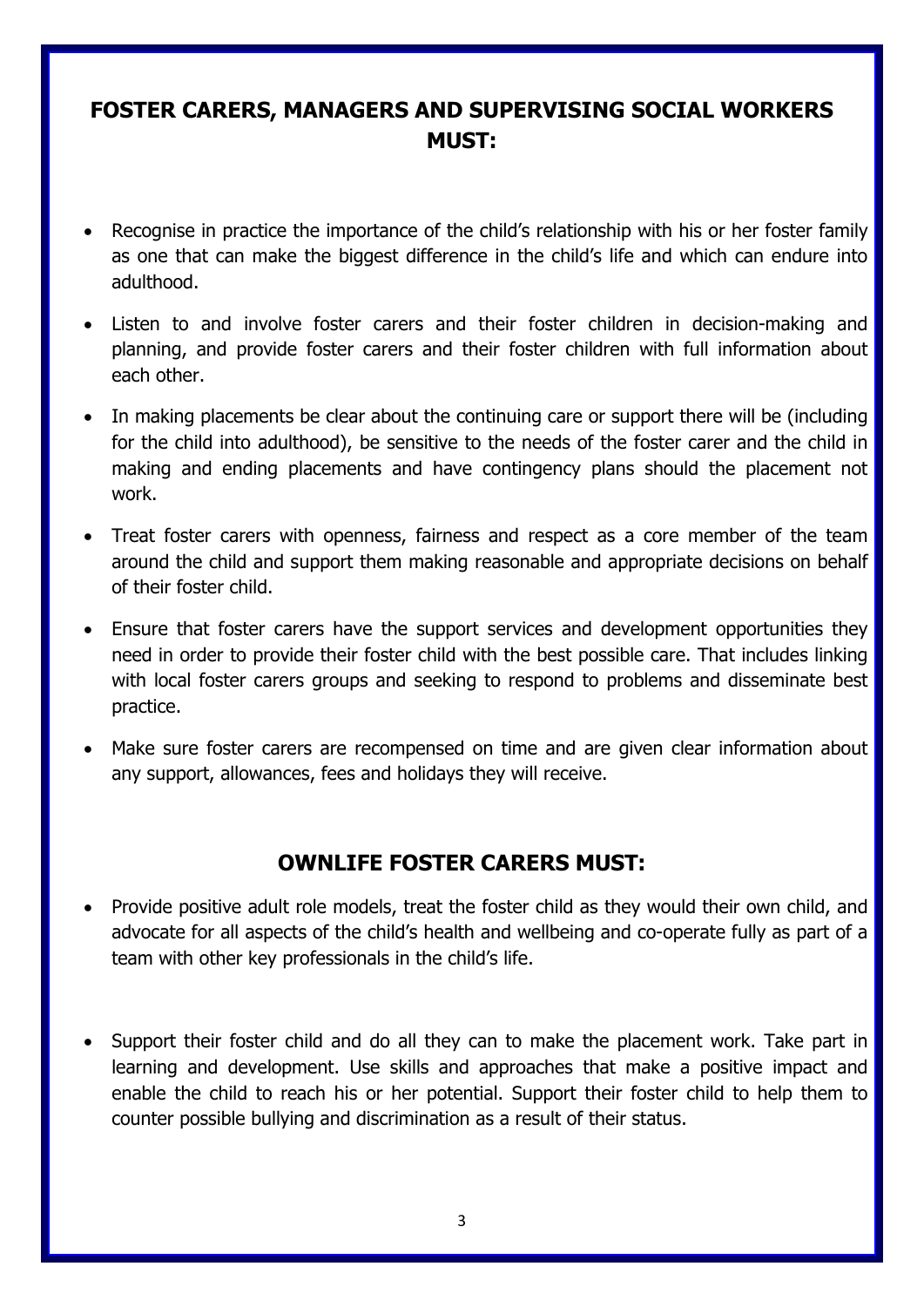# **ROLES AND COMMITMENT**

## **OwnLife Fostering Team Role**

Our role is to provide excellent foster carers and excellent family placements.

Our role is to recruit, train, manage and support foster carers who can deliver excellent outcomes for children who are placed with them**.**

#### **Our Commitment**

- What you can expect from us:
- Working in partnership
- Clarity about decisions
- Information
- Support
- Learning opportunities
- Fair treatment
- Effective communication
- Consultation

# **Foster Carer's Role**

Our role is to deliver excellent family placements.

Our role is to provide a family environment in which children experience stability, care, warmth, nurturing, and the opportunity to grow and develop, and reach their potential and achieve excellent outcomes.

#### **Our Commitment**

- Respect for the child/young person
- Information
- Learning and development
- Communication and consultation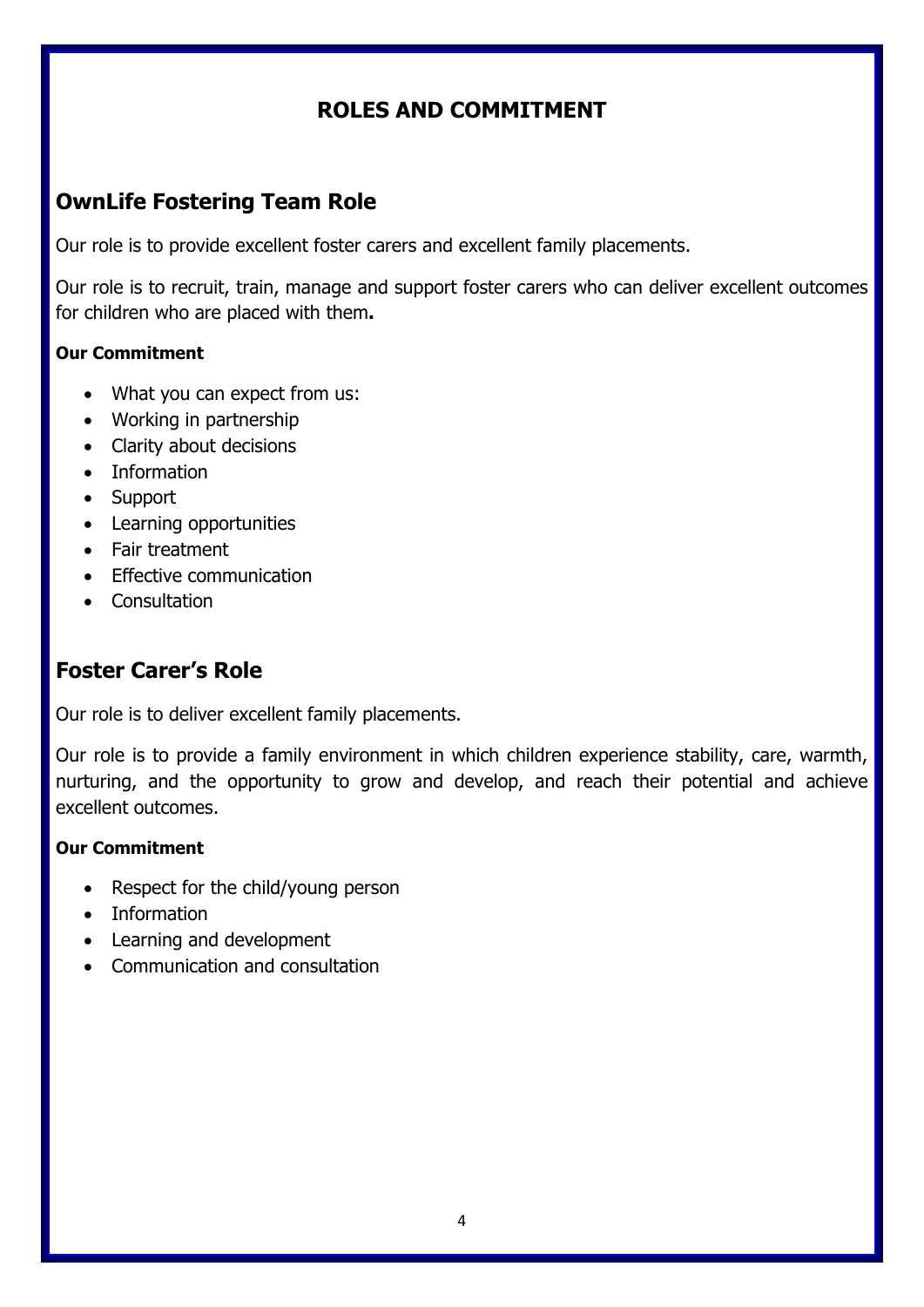# **WHAT FOSTER CARER CAN EXPECT FROM OWNLIFE FOSTERING**

#### **Working in Partnership:**

We recognise that foster carers have the skills and expertise to make a big difference to the everyday lives of children and young people in care.

We will:

- Value and recognise your skills, knowledge and expertise in providing quality care to children and young people placed with OwnLife Fostering.
- Recognise that you are the people who live with children and young people every day and know them well.
- Aim to include you in all relevant meetings that affect you and the children and young people you care for and to provide you with an explanation and information if you are unable to attend.
- Ensure that our fostering service meets the standards set out in Fostering Regulations and Guidance.
- Treat you fairly and without discrimination and respect you as a colleague.
- Respect your confidentiality.
- Consult with the foster carers about the development of the fostering service.
- Ensure you are treated courteously.

#### **Clarity about Decisions**

We recognise that in order for children and young people to live a positive family life, foster carers need to be able to make decisions regarding the children and young people they foster.

- Ensure that, whenever possible and if appropriate, you are able to make everyday decisions that mean that your fostered child or young person is not treated differently to their peers and can feel part of your family.
- Provide clarity about any decision you cannot take at the outset so that everyone understands who is responsible for what.
- Provide you with explanations of why decisions are made.
- If there is a difference of opinion provide opportunity for discussion and resolution.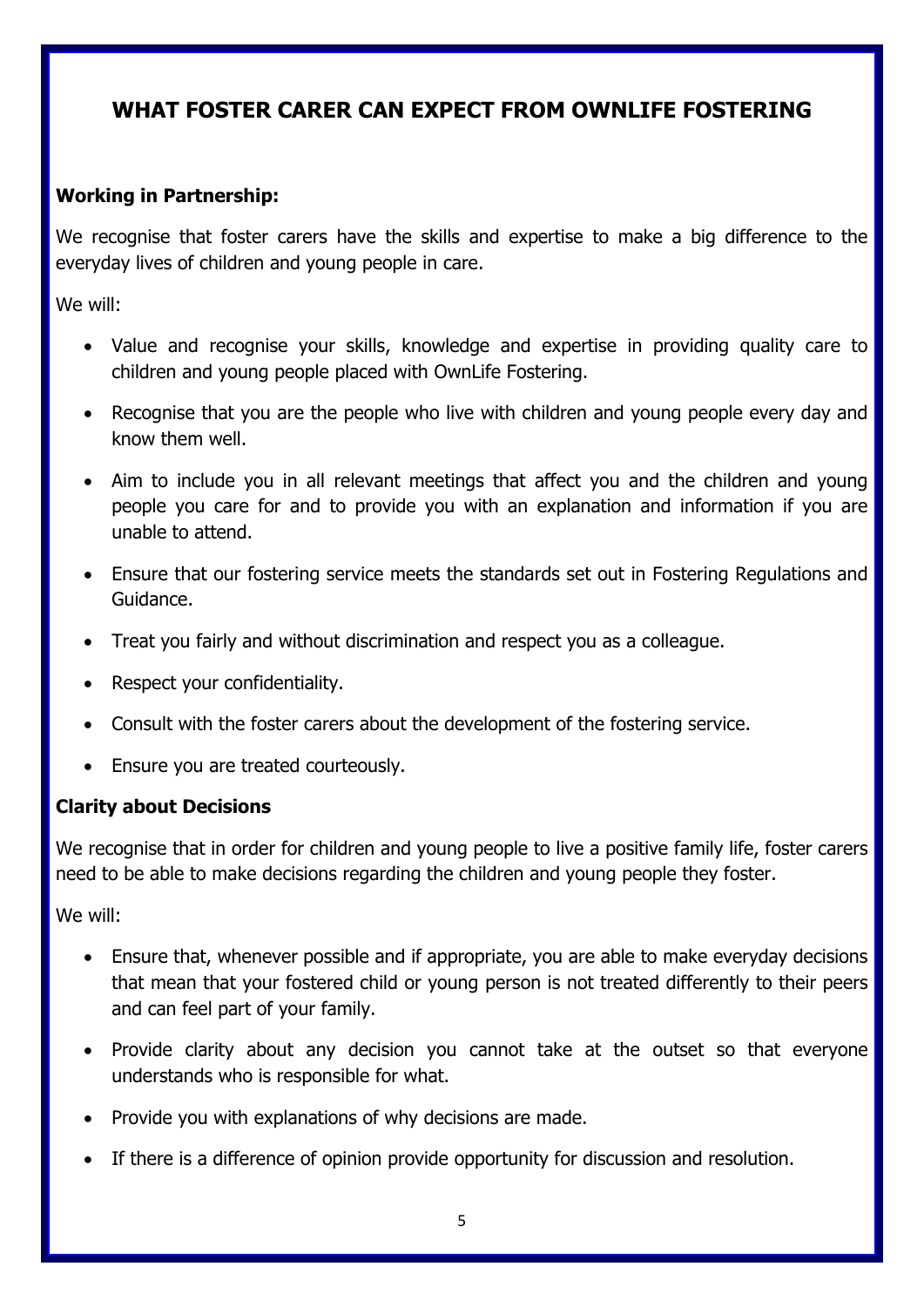#### **Information:**

We know that information is vital in order for foster carers to provide the care that meets the child and young person's needs.

We will:

- Give you all relevant information in order for you to care safely for the child and young person and we recognise the importance of this information.
- Provide this information in writing prior to placement or at the earliest opportunity after the start of a placement.
- Ensure that there is a placement plan drawn up in discussion with you within specified timescales.
- Provide you with information on all financial matters including tax allowances and additional entitlements.
- Provide you with full details of all relevant policies and procedures.
- To consult with you about change in policies and procedures which affect you.

#### **Support:**

We recognise that fostering is rewarding but can also be isolating and challenging and appropriate and timely support can make all the difference to the child or young person in your care and your own family.

- Respond positively and in a non-judgemental manner to requests for additional support.
- Provide you with regular supervision and regular phone contact.
- Give you honest, timely, constructive and open feedback.
- Provide you with access to 24-hour support from people with fostering expertise.
- Pay you allowances, expenses and fees in a timely manner.
- Provide the necessary equipment
- Provide a range of support services to help you with your fostering.
- Recognise that foster carers sons and daughters play an essential role.
- Recognise that positive endings of placements are important for children, young people and foster carers and their families ensuring that support is in place to achieve this.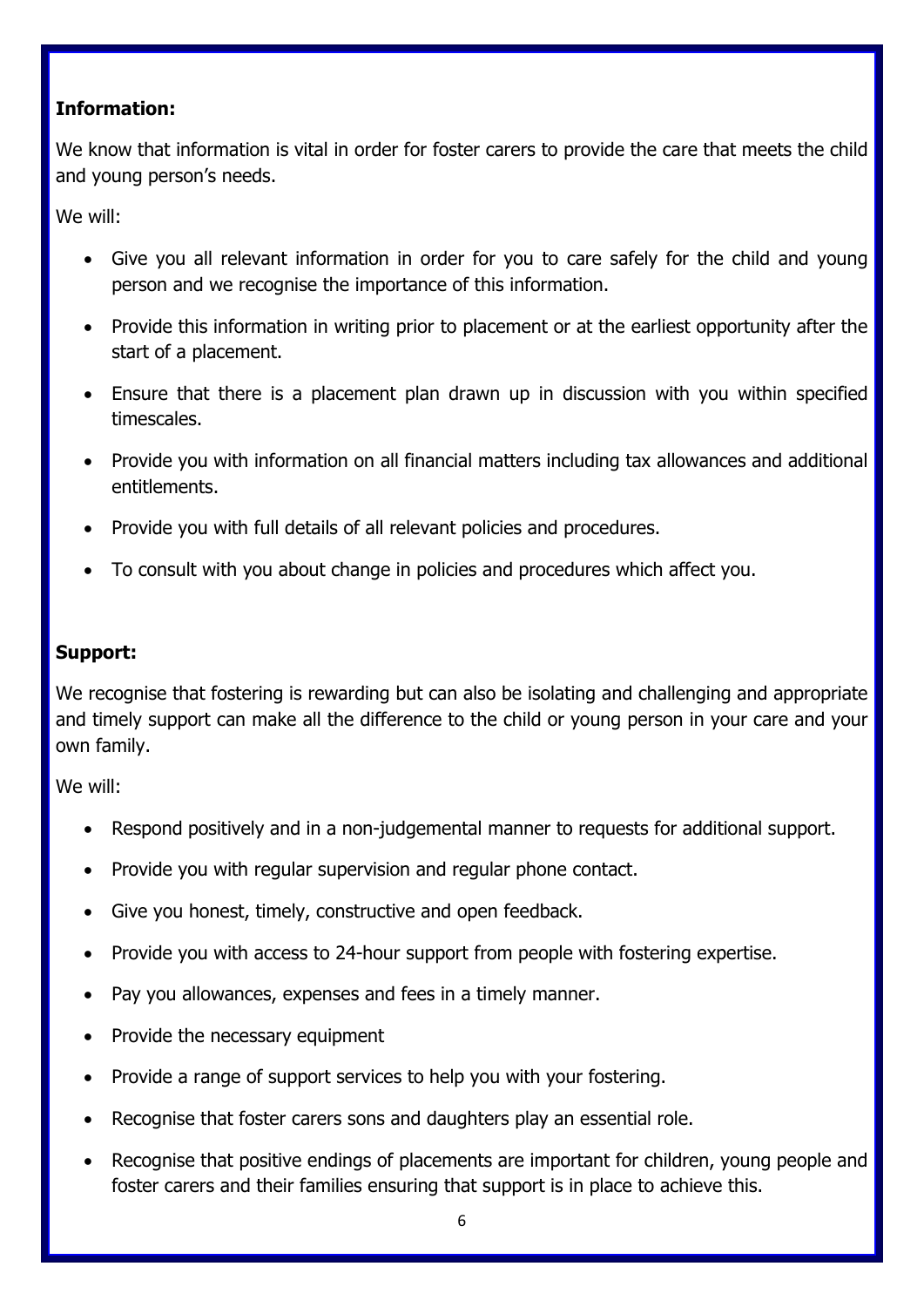#### **Learning and Development:**

We believe that foster carers must be enabled to access and participate in learning and development opportunities throughout their fostering career. This will ensure they have the skills and knowledge they need and allow them to develop their practice so that they can help improve and enrich the lives of the children and young people they foster.

We will:

- Provide you and your family with appropriate and relevant training. Where possible we will provide some flexibility in times of training to enable you to attend.
- Give you opportunities to utilise your skills and expertise by delivering mentoring or providing support to other foster carers.

#### **Fair Treatment:**

We recognise that foster carers have a right to be treated fairly and with respect.

We will:

- Consult with foster carers before changing terms and conditions.
- Ensure openness in all our discussions and communications with foster carers.
- Provide a framework which details timescales and support networks should you be subject to an allegation.
- Be transparent in our procedures for conducting investigations.
- Ensure that you know the arrangements for the payment of fees and allowances in the event that you are not able to foster while the subject of an allegation.
- Provide prompt communication to foster carers following an investigation resulting from an allegation or complaint.

#### **Communication and Consultation:**

We believe that open and honest dialogue is the key to a good relationship.

We will aim to:

- Ensure that we consult with and listen to foster carers on matters that affect them, their family and the children and young people they foster.
- Arrange regular opportunities for foster carers to meet with managers from the fostering Service and others to raise issues of importance to foster carers.
- Aim to involve foster carers directly in the development of the fostering service.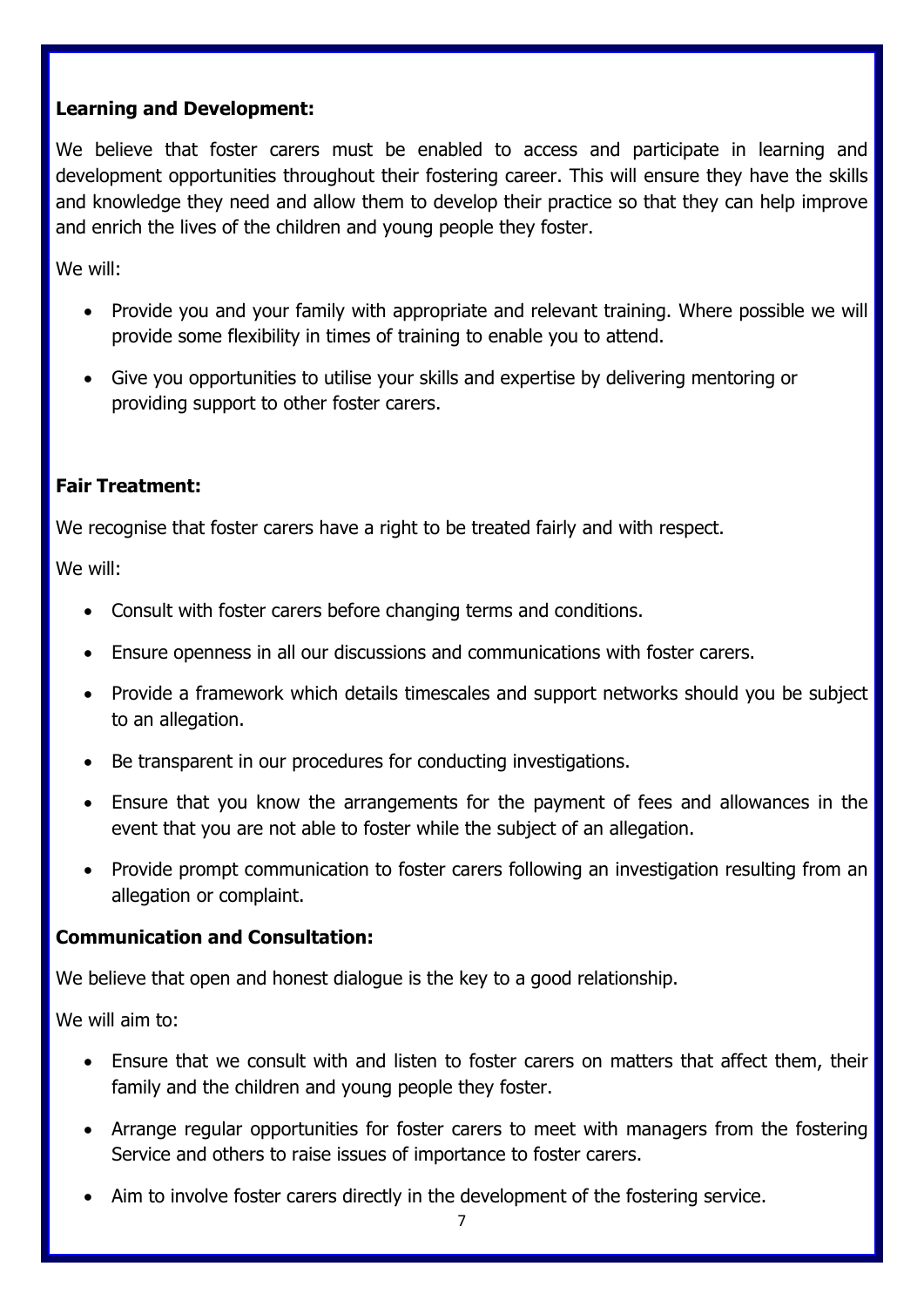#### **Working in Partnership:**

We will:

- Demonstrate our expertise and make use of our skills and knowledge to the best of our ability.
- Provide children and young people with a positive experience of family life.
- Recognise the importance of birth families to a child or young person in care and work in a positive way with the birth parents, wider family and other people significant to children in care.
- Promote anti-discriminatory practice, in particular in the direct care of children and young people looked after.
- Meet the standards set out in the Fostering Regulations and Guidance and follow OwnLife policies and procedures including complying with the terms of the foster carer agreement.
- Respect confidentiality.

# **WHAT OWNLIFE FOSTERING CAN EXPECT FROM ITS FOSTER CARERS?**

#### **Respect for the Child and Young Person.**

Every child and young person should be respected as an individual and be supported in meeting their individual needs and achieving their aspirations and potential.

- Respect and promote a child's identity.
- Afford the same level of protection and care to a child and young person as we would our own in accordance with the National Minimum Standards.
- Ensure the child or young person has the right to contribute to making decisions regarding their own lives, as appropriate to their age, maturity and understanding.
- Help collect and preserve memories of the time the child or young person spends with our family.
- Ensure that if children have to move placements they are moved in a respectful and considerate manner.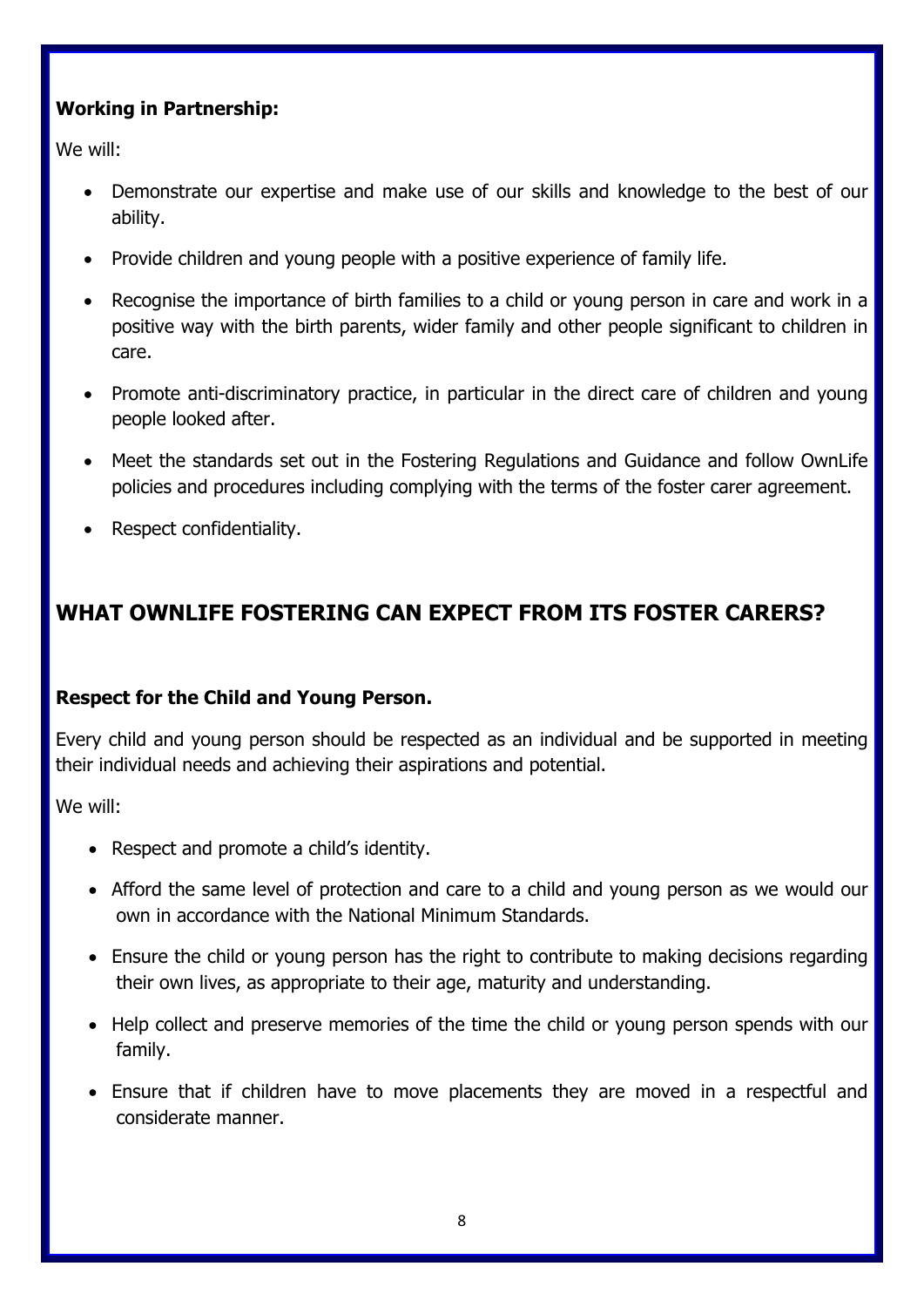#### **Information:**

We believe that open and honest dialogue is the key to a good relationship.

We will:

- Inform our supervising social worker about proposed changes in our household.
- Inform our supervising social worker about any difficulties that arise for us.
- Keep the child or young person's social worker regularly up to date of their progress.

#### **Learning and Development**

We will access learning and development opportunities throughout our fostering career. This will ensure we have the skills and knowledge we need and allow us to develop our practice in order that we can help improve the lives of the children and young people we foster.

We will:

- Aim to respond to local consultations and discussions in order to inform the development of the service.
- Meet with managers in order to promote dialogue and good working relationships.

#### **Communication and Consultation.**

We believe that an open and honest dialogue is the key to a good relationship.

- Respond to local consultations and discussions to inform the development of the service
- Meet with the Director, Manager and social work staff to promote dialogue and a good working relationship.